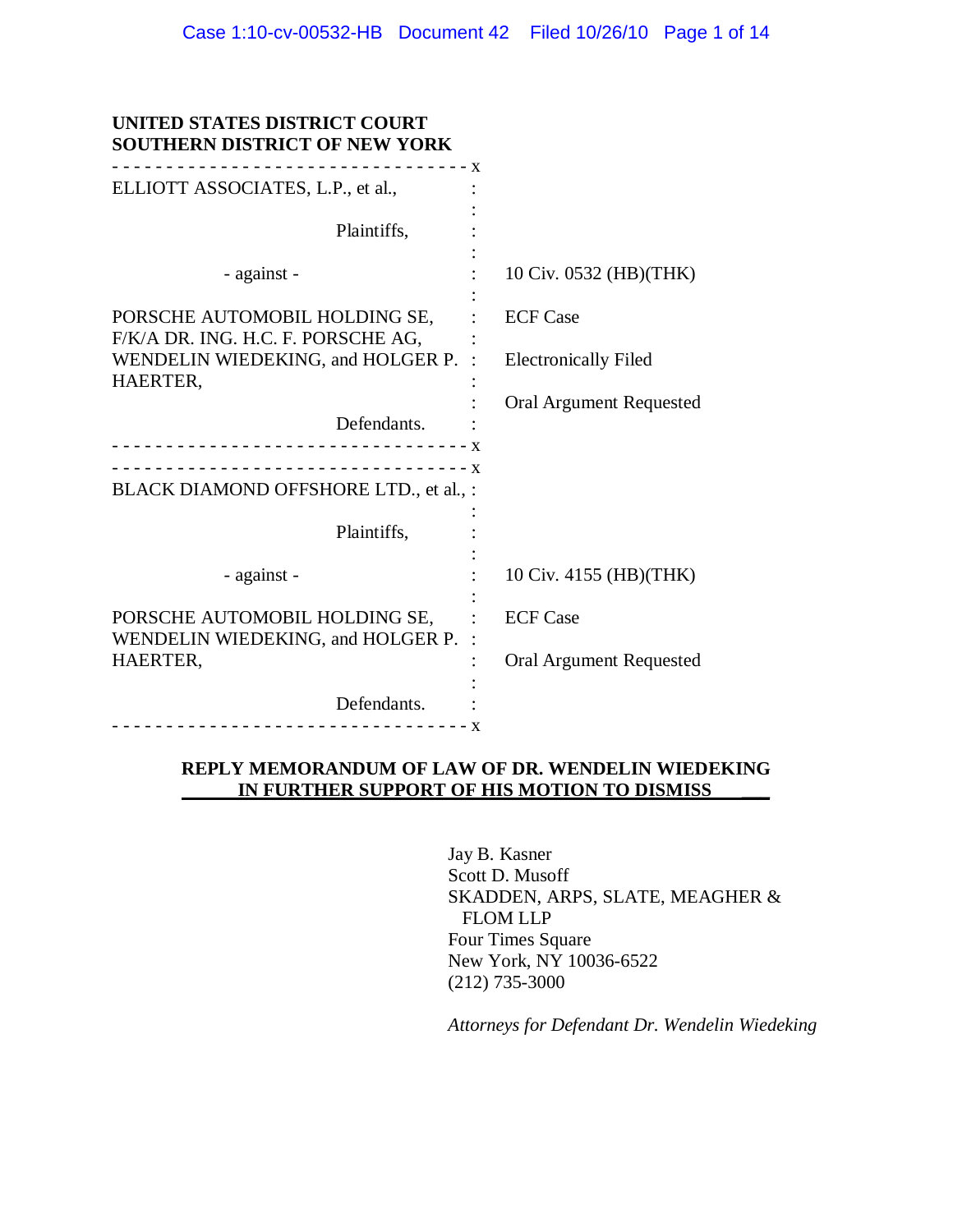# **TABLE OF CONTENTS**

| $\mathbf{I}$ . |                 | THIS COURT LACKS PERSONAL JURISDICTION OVER DR. WIEDEKING 2                                                                                      |
|----------------|-----------------|--------------------------------------------------------------------------------------------------------------------------------------------------|
|                | A.              |                                                                                                                                                  |
|                | <b>B.</b>       |                                                                                                                                                  |
|                | $\mathcal{C}$ . | Porsche's Actions Cannot Be Automatically Imputed to Dr. Wiedeking for<br>Personal Jurisdiction Purposes Solely Because of His Position as Chief |
|                | D.              | The Exercise of Personal Jurisdiction Over Dr. Wiedeking Would Be                                                                                |
| II.            |                 | PLAINTIFFS FAIL TO RAISE A STRONG INFERENCE OF SCIENTER AS                                                                                       |
| III.           |                 | PLAINTIFFS FAIL TO PLEAD THAT THEY SHORT SOLD IN RELIANCE<br>ON DR. WIEDEKING'S OCTOBER 2 AND OCTOBER 5 STATEMENTS 10                            |
|                |                 |                                                                                                                                                  |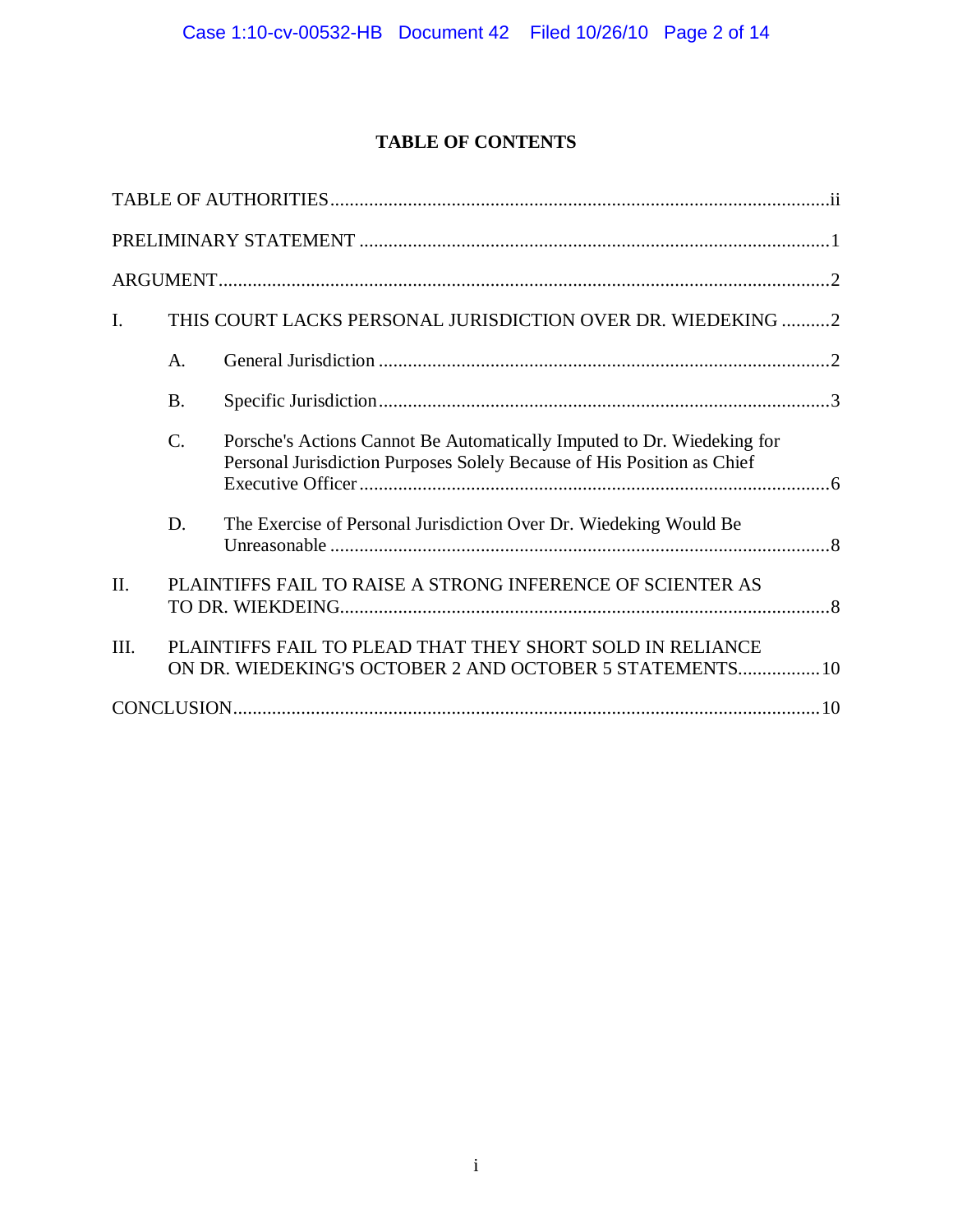# **TABLE OF AUTHORITIES**

# **CASES**

| In re Alstom SA Securities Litigation,                                                                             |
|--------------------------------------------------------------------------------------------------------------------|
| Bersch v. Drexel Firestone, Inc.,<br>519 F.2d 974 (2d Cir. 1975), rev'd on other grounds by                        |
| <b>Blue Chip Stamps v. Manor Drug Stores,</b>                                                                      |
| Chloé v. Queen Bee of Beverly Hills, LLC,                                                                          |
| In re CINAR Corp. Securities Litigation,                                                                           |
| Cohen v. Stevanovich,                                                                                              |
| Elliott Associates, L.P. v. Covance, Inc.,<br>No. 00 Civ. 4115 (SAS), 2000 WL 1752848 (S.D.N.Y. Nov. 28, 2000)  10 |
| Gruary v. Winehouse,                                                                                               |
| Helicopteros Nacionales de Colombia, S.A. v. Hall,                                                                 |
| Itoba Ltd. v. LEP Group PLC,                                                                                       |
| Keeton v. Hustler Magazine, Inc.,<br>465 U.S. 770 (1984)<br>$\tau$                                                 |
| Leasco Data Processing Equipment Corp. v. Maxwell,<br>468 F.2d 1326 (2d Cir. 1972), rev'd on other grounds by      |
| Ljungkvist v. Rainey Kelly Campbell Roalfe/Young & Rubicam, Ltd.,                                                  |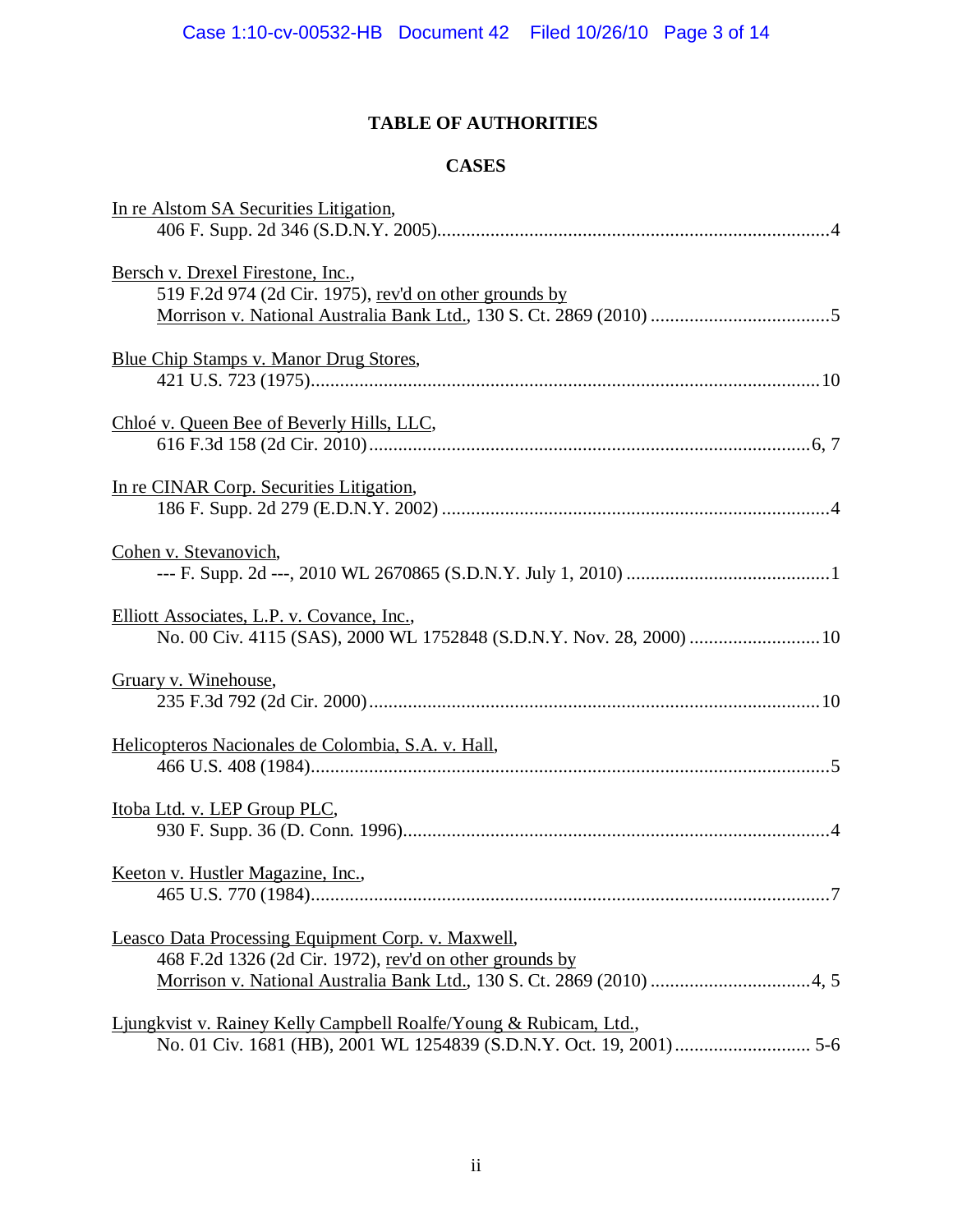| Metropolitan Life Insurance Co. v. Robertson-Ceco Corp.,           |
|--------------------------------------------------------------------|
| Morrison v. National Australia Bank Ltd.,                          |
| Northrop Grumman Overseas Service Corp. v. Banco Wiese Sudameries, |
| In re Parmalat Securities Litigation,                              |
| Retail Software Services, Inc. v. Lashlee,                         |
| In re Rhodia S.A. Securities Litigation,                           |
| Rush v. Savchuk,                                                   |
| Sedona Corp. v. Ladenburg Thalmann & Co.,                          |
| TCS Capital Management, LLC v. Apax Partners, L.P.,                |
| Time, Inc. v. Simpson,                                             |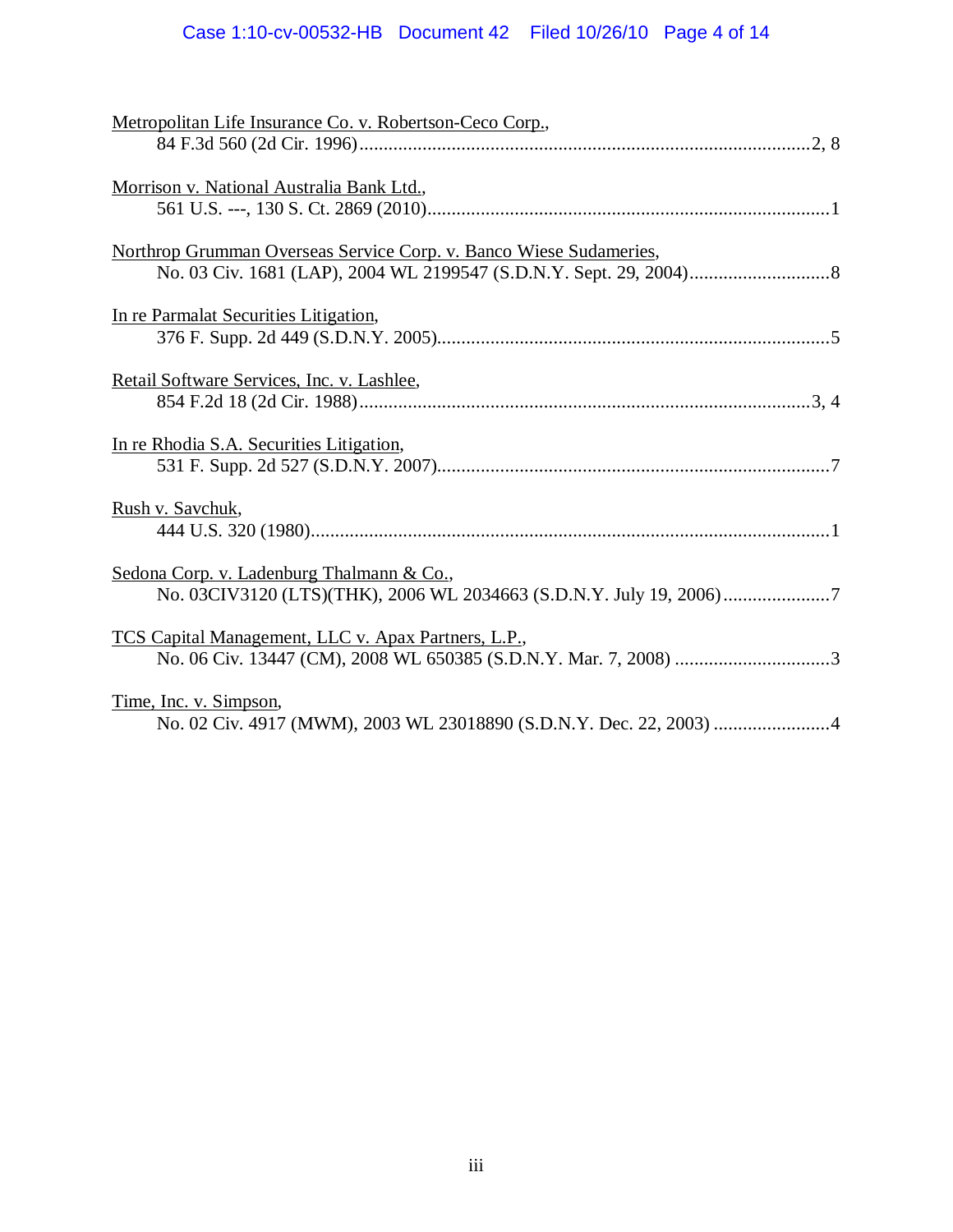#### **PRELIMINARY STATEMENT**

The following key facts – none of which is, or could be, altered by Plaintiffs' opposition brief – dictate dismissal. With respect to personal jurisdiction, Plaintiffs admit that Dr. Wiedeking did not have, and cannot be alleged to have had, "continuous and systematic" contact with the United States sufficient to establish general jurisdiction. As to specific jurisdiction, Plaintiffs cite to a mélange of vague allegations that impermissibly fail to differentiate Dr. Wiedeking from the other defendants, see Rush v. Savchuk, 444 U.S. 320, 331- 32 (1980) (requirements of personal jurisdiction "must be met as to each defendant" and it is "plainly unconstitutional" to consider "'defending parties' together" (citation omitted)), and they do not point to a single allegation of significant contact by Dr. Wiedeking with the United States that arises out of or is related to their actual lawsuits. They do not allege that Dr. Wiedeking ever did or said a single thing in connection with any of the private securities-based swap agreements purportedly transacted in the United States, $<sup>1</sup>$  much less knew anything about their</sup> existence. And while Plaintiffs attempt to reassert vague allegations of wrongdoing having nothing to do with Dr. Wiedeking's actual contact with the United States, the only allegation of such contact remains a single visit to the Detroit Auto Show in January 2007. As previously made plain, however, no misstatement is alleged to have been made at an event that occurred over a year before Plaintiffs allegedly began their short selling campaign in March 2008.

Should the Court look beyond the lack of personal jurisdiction, the application of forum non conveniens and the application of Morrison v. National Australia Bank Ltd., 561 U.S. ---, 130 S. Ct. 2869 (2010), the Court should still dismiss the Complaints for the failure of each plaintiff to state a claim as to Dr. Wiedeking, based on alleged facts specifically addressing him. See Cohen v. Stevanovich, --- F. Supp. 2d ---, 2010 WL 2670865, at \*7 (S.D.N.Y. July 1, 2010) ("'conclusory statements of associations' or generalized allegations of scienter against groups of defendants will not state a claim for securities fraud" (citation omitted)). Plaintiffs admit that as

<sup>1</sup> Dr. Wiedeking does not at all concede (and asserts to the contrary) that Plaintiffs have adequately alleged that their transactions took place in the United States such that Morrison v. National Australia Bank Ltd., 561 U.S. ---, 130 S. Ct. 2869 (2010) would be satisfied.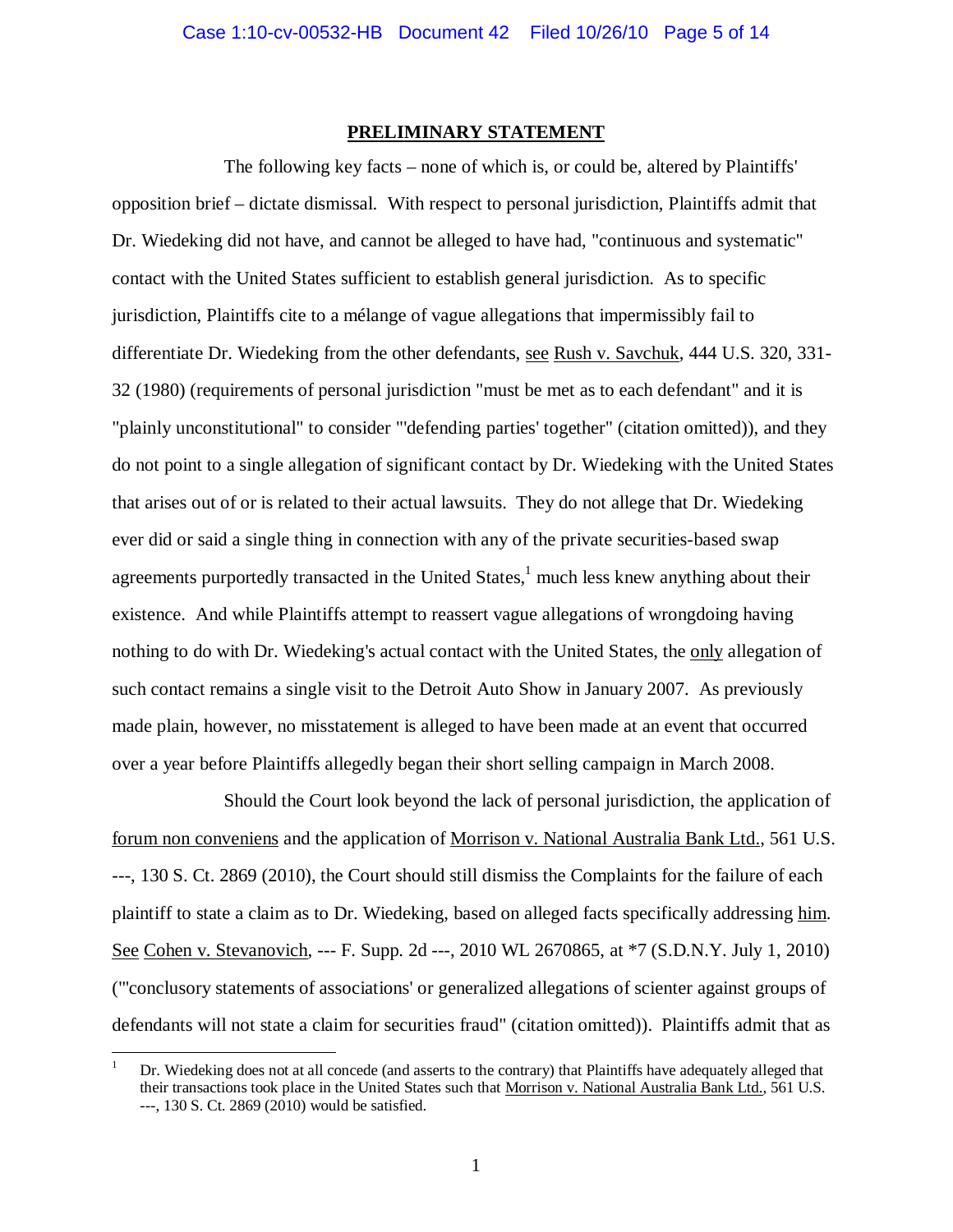#### Case 1:10-cv-00532-HB Document 42 Filed 10/26/10 Page 6 of 14

to Dr. Wiedeking, they are focused on the two statements he made on October 2 and October 5, 2008 concerning the uncertainty of acquiring 75% of VW. (Opp'n at 25 n.17.) Plaintiffs do not deny that Porsche would not decide to aim to acquire the 75% stake unless: 1) Porsche believed that the new "VW Act" was going to be revoked; and 2) Prof. Piëch, chairman of VW's Supervisory Board and a major Porsche shareholder, supported Porsche's domination (see Porsche Mem. at 24). Plaintiffs do not and cannot dispute that it was not until weeks after the statements that these obstacles were diminished (see id.) and that Porsche then announced its intent to achieve a 75% stake in 2009. Nothing about the above raises an inference, much less a strong inference, that Dr. Wiedeking's October 2 and October 5 statements were deliberately false when made.

Lastly, Section 10(b) is only available for those who actually purchased or sold securities as a result of an alleged misstatement. Because there is no allegation in either Complaint that any particular plaintiff conducted a single short sale or "synthetic" short sale after either of Dr. Wiedeking's statements, Plaintiffs' claims may be dismissed on that basis as well.

# **ARGUMENT**<sup>2</sup>

### **I. THIS COURT LACKS PERSONAL JURISDICTION OVER DR. WIEDEKING**

In order to determine whether personal jurisdiction exists over a particular defendant, the court must first determine whether "minimum contacts" have been established under either a general or specific jurisdiction theory for that defendant, and then determine whether exercise of personal jurisdiction is "reasonable" as to him. See Metro. Life Ins. Co. v. Robertson-Ceco Corp., 84 F.3d 560, 567-68 (2d Cir. 1996).

#### **A. General Jurisdiction**

Plaintiffs concede that they have not alleged "'continuous and systematic'" contact with the United States sufficient to create general jurisdiction. (See Opp'n at 39 n.23.)

<sup>&</sup>lt;sup>2</sup> Dr. Wiedeking incorporates herein by reference all applicable arguments set forth in the other defendants' reply memoranda of law in further support of their motion to dismiss.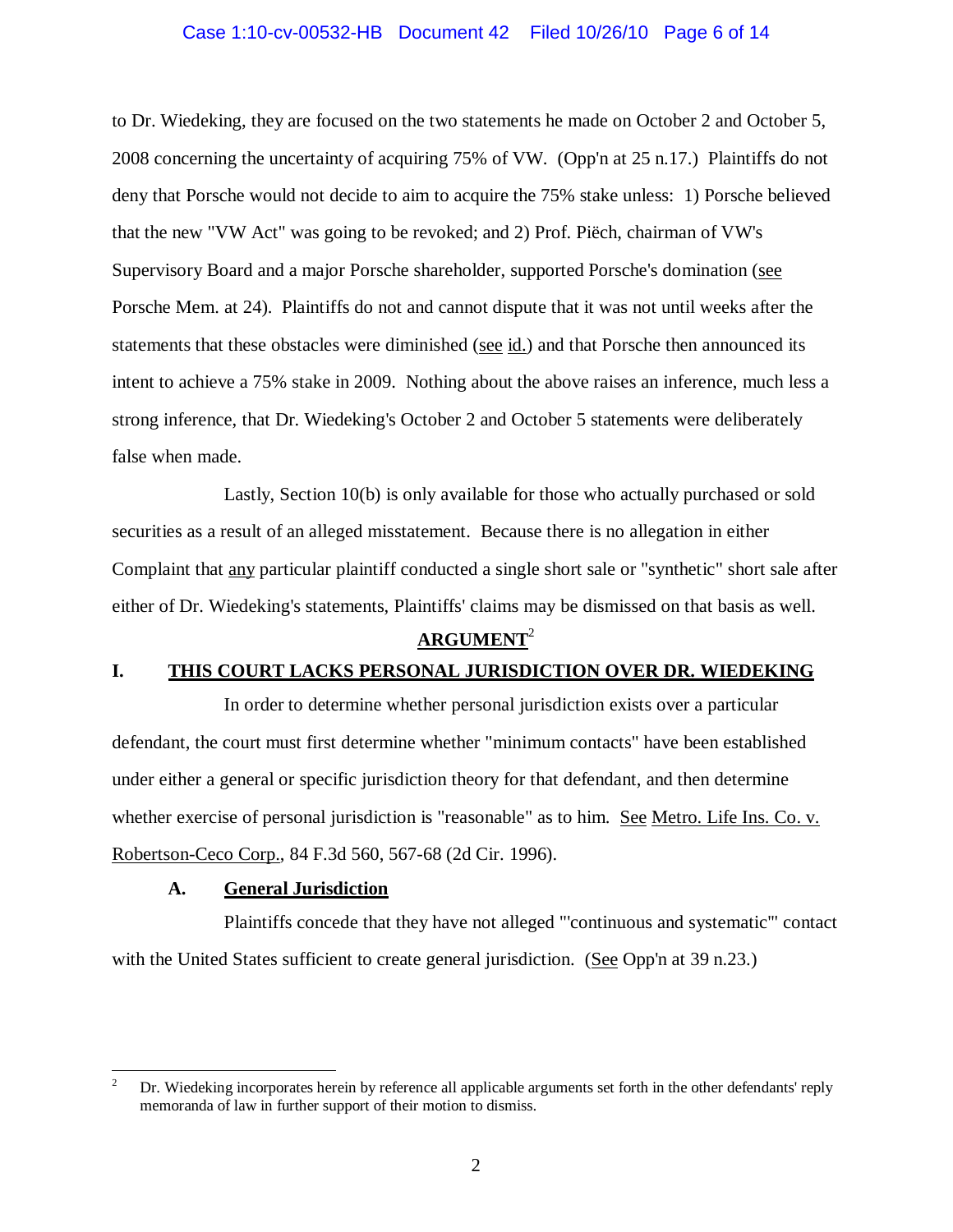# **B. Specific Jurisdiction**

Specific jurisdiction requires Plaintiffs to put forth allegations establishing that Dr. Wiedeking purposefully directed his activities towards, and that the lawsuits arise out of or are related to his contacts with, the United States.<sup>3</sup> See TCS Capital Mgmt., LLC v. Apax Partners, L.P., No. 06 Civ. 13447 (CM), 2008 WL 650385, at \*11 (S.D.N.Y. Mar. 7, 2008). Yet, Plaintiffs' opposition confirms that there are simply no allegations of Dr. Wiedeking's contact with the United States where the contact gave rise, or is actually related, to these lawsuits. Neither the October 2 nor the October 5, 2008 statements by Dr. Wiedeking was alleged to have been made in the United States, nor was any conduct related to market manipulation (assuming there is even a single allegation tying Dr. Wiedeking specifically to any alleged market manipulation, which there is not) alleged to have taken place in the United States. The only allegations that bear any purported connection to the United States are the allegations concerning Plaintiffs' securities-based swap agreements supposedly transacted in the United States, but Plaintiffs do not and cannot allege that Dr. Wiedeking ever said or did anything in connection with these privately transacted securities-based swap agreements, much less knew that they even existed.<sup>4</sup>

*(cont'd)*

<sup>3</sup> Plaintiffs suggest in a footnote that Dr. Wiedeking has argued that personal jurisdiction does not exist solely because Plaintiffs failed to show "systematic contact" creating "continuing obligations" between him and persons in the United States. (Opp'n at 41 n.24 (citing Dr. Wiedeking Mem. at 4).) However, Dr. Wiedeking never argued that "continuing obligations" were the only method of demonstrating specific jurisdiction. (See Dr. Wiedeking Mem. at 4 (specific jurisdiction exists if defendant has "deliberately engaged in significant activities within a State, or has created continuing obligations" (citation and alterations omitted) (emphasis added)).) Plaintiffs have demonstrated neither condition. Furthermore, the phrase "systematic contact" was used in connection with the entirely separate section concerning general jurisdiction, which Plaintiffs concede does not exist. (See id. ("Nor do the Complaints satisfy the more 'stringent' standard of alleging 'continuing and systematic' contact with the United States for purposes of general jurisdiction." (citation omitted)).) Plaintiffs' blatant distortion of Dr. Wiedeking's position underscores the lack of merit in their arguments.

<sup>4</sup> Plaintiffs' conclusory assertions that Dr. Wiedeking "knew full well that [his] primary victims would be investment funds that took short positions (direct and via swap) in VW Shares, a large majority of which are managed in and around New York" (Opp'n at 41) and that Dr. Wiedeking "directed the entire scheme, including all of the U.S.-focused conduct described above" (Opp'n at 40) are breathtakingly audacious in that they are nothing more than entirely conclusory statements based on allegations that reference all Defendants together without differentiation and fail to specifically link any assertion of alleged wrongdoing to Dr. Wiedeking let alone to the United States. (See Opp'n at 40, 41 (citing TAC ¶ 2, 90-91; AC ¶ 40, 44-45).)

In that connection, Plaintiffs' citation to Retail Software Services, Inc. v. Lashlee, 854 F.2d 18, 23-24 (2d Cir. 1988) (Opp'n at 41), wherein the Second Circuit held that personal jurisdiction existed over a chief executive officer and a chief financial officer in a New York forum, is inapposite. There, the CEO allegedly filed a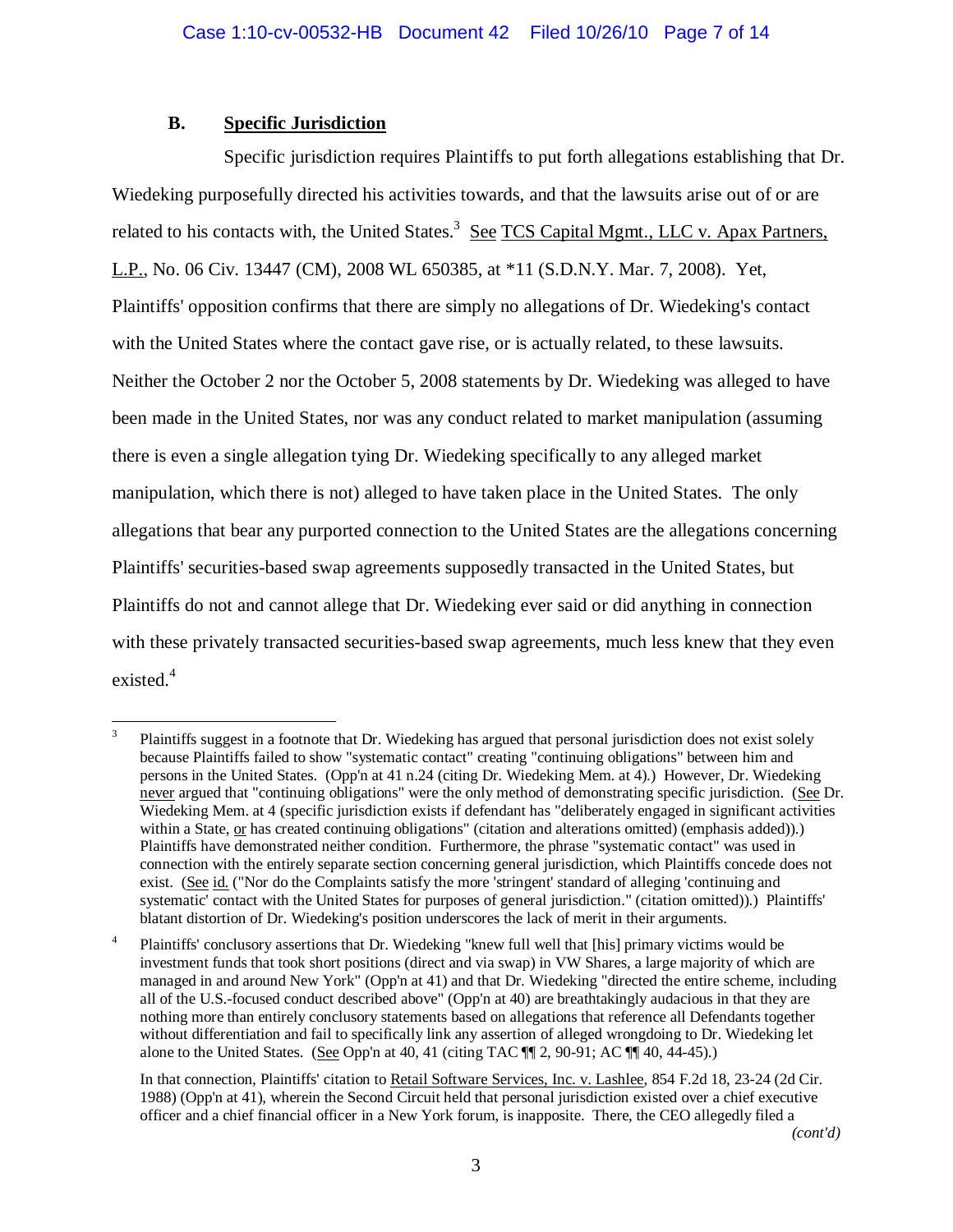#### Case 1:10-cv-00532-HB Document 42 Filed 10/26/10 Page 8 of 14

Plaintiffs also cite the principle that foreign conduct may be construed as contact with the forum for personal jurisdiction purposes if its effects in the forum state are a "'direct and foreseeable result of the conduct outside the territory.'" Leasco Data Processing Equip. Corp. v. Maxwell, 468 F.2d 1326, 1341 (2d Cir. 1972) (citation omitted), rev'd on other grounds by Morrison. Plaintiffs utterly ignore, however, the Second Circuit's admonition that "this is a principle that must be applied with caution, particularly in an international context." Id. "[A]ttaining the rather low floor of foreseeability necessary to support a finding of tort liability is not enough to support in personam jurisdiction. The person sought to be charged must know, or have good reason to know, that his conduct will have effects in the state seeking to assert jurisdiction over him." Id. Indeed, every case cited by Plaintiffs in which personal jurisdiction was established by virtue of "direct and foreseeable" effects in the forum state involved the specific and purposeful signing or approval of registration statements or other statements filed directly with the United States Securities and Exchange Commission.<sup>5</sup> Such conduct is much more indicative of "purposeful availment" of the United States laws than the two oral statements made by Dr. Wiedeking to reporters in Europe on October 2 and October 5 concerning a foreign corporation whose stock traded on a foreign exchange. See Leasco, 468 F.2d at 1342 (flatly rejecting the notion that a defendant who has publicly reported on a particular corporation "must have known that its reports on [a corporation] would be relied on by anyone interested in buying

*\_\_\_\_\_\_\_\_\_\_\_\_\_\_\_\_\_\_\_\_\_\_\_\_ (cont'd from previous page)*

misleading prospectus in New York and advertised franchise sales in New York, and the CFO was alleged to have personally made misrepresentations directly to the plaintiff, a New York corporation, in inducing the plaintiff to purchase franchises in New York. See id. at 20; see also Time, Inc. v. Simpson, No. 02 Civ. 4917 (MWM), 2003 WL 23018890, at \*5 (S.D.N.Y. Dec. 22, 2003) (Retail Software holding not premised on officer titles but detailed allegations of personal involvement with wrongful conduct in connection with forum state). No such similar allegations exist here.

<sup>5</sup> See, e.g., In re CINAR Corp. Sec. Litig., 186 F. Supp. 2d 279, 304-06 (E.D.N.Y. 2002) (defendant signed an SEC Registration Statement in connection with a secondary stock offering designed to attract American investment); In re Alstom SA Sec. Litig., 406 F. Supp. 2d 346, 399-400 (S.D.N.Y. 2005) ("signing of documents filed with the SEC which form the basis for Plaintiffs' claims is sufficient contact"); Itoba Ltd. v. LEP Group PLC, 930 F. Supp. 36, 40-41 (D. Conn. 1996) (defendant approved Form 20-F that was filed with the SEC). (See Opp'n at 41 (citing these cases).)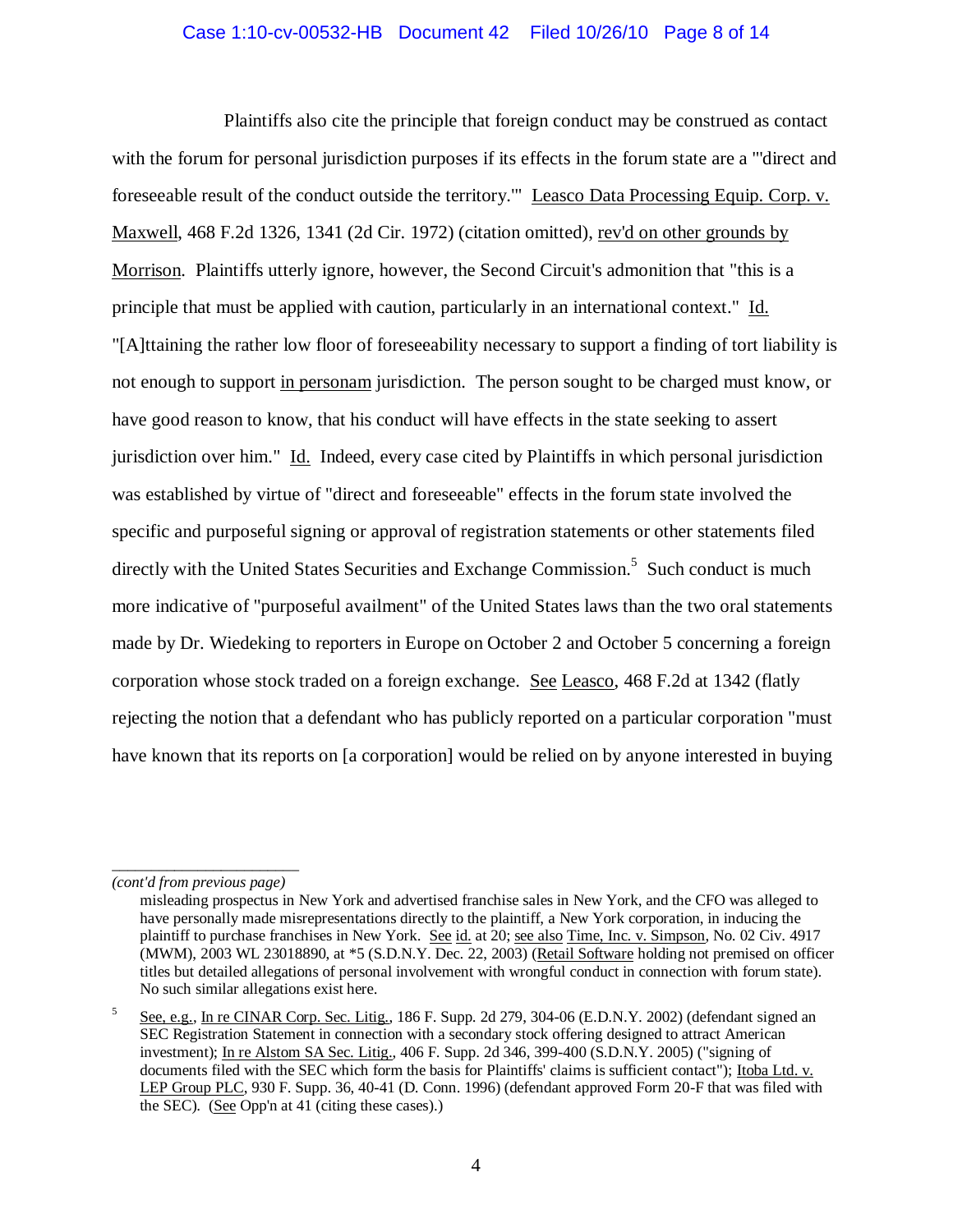#### Case 1:10-cv-00532-HB Document 42 Filed 10/26/10 Page 9 of 14

[that corporation's] shares"). <sup>6</sup> Such comments could not have any "direct" or "foreseeable" effect in the United States – much less on parties allegedly in the United States secretly entering into private securities-based swap agreements that reference VW stock – for personal jurisdiction purposes. See also In re Parmalat Sec. Litig., 376 F. Supp. 2d 449, 456 (S.D.N.Y. 2005).

After spending several pages trying to distract the Court from focusing on actual allegations of Dr. Wiedeking's contacts with the United States (Opp'n at 39-42), Plaintiffs finally get around to discussing the only allegation of such contact – his statement at the Detroit Auto Show in January 2007. Plaintiffs argue that his statement was "related to Porsche's VW plans and [Dr. Wiedeking's] ongoing role in Porsche's VW investment." (Id. at 42.) However, the test for specific jurisdiction is not whether the United States contact is "related to" some generalized business activity happening at any time, but whether the United States contact is "related to" *the claim asserted*. Here, Plaintiffs cannot even articulate the relationship between this single interview and the substance of Plaintiffs' claims for relief. Instead, Plaintiffs simply cite to two allegations in the Complaints (see id. (citing TAC  $\P$  106 and AC  $\P$  35)): the first allegation simply explains that Porsche increased its stake from 27.3 to 31% in March 2007 (TAC ¶ 106), and the second allegation simply describes the Detroit Auto Show interview (AC ¶ 35).

These actions, however, are premised entirely on Porsche's alleged plans to *dominate* VW, which Porsche is not even conclusorily alleged to have intended to do until February 2008. And Plaintiffs are not alleged to have been harmed by Porsche's alleged scheme until March 2008. Both of these latter events did not allegedly occur until well over a year after the January 2007 interview. Any connection is therefore tangential or attenuated at best, and there is simply no articulable "'relationship among the defendant, the forum, and the litigation.'" Helicopteros Nacionales de Colombia, S.A. v. Hall, 466 U.S. 408, 414 (1984) (citation omitted). See Bersch v. Drexel Firestone, Inc., 519 F.2d 974, 998 (2d Cir. 1975), rev'd on other grounds by Morrison; Ljungkvist v. Rainey Kelly Campbell Roalfe/Young & Rubicam, Ltd., No. 01 Civ.

<sup>6</sup> See also Leasco, 468 F.2d at 1342 ("Although such worldwide reliance may be, in a sense, foreseeable, it is not sufficiently so to constitute a basis of personal jurisdiction consonant with due process.").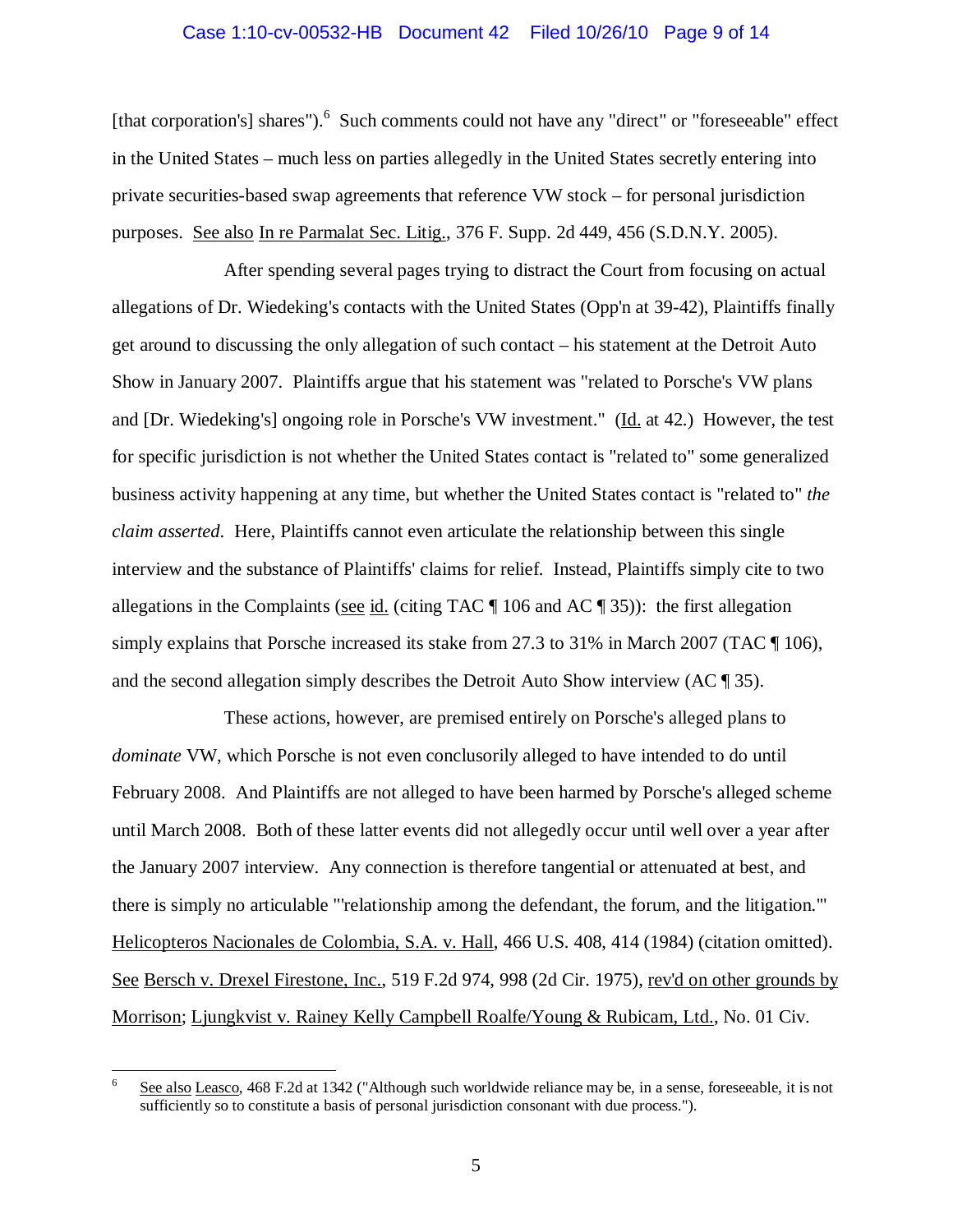#### Case 1:10-cv-00532-HB Document 42 Filed 10/26/10 Page 10 of 14

1681 (HB), 2001 WL 1254839, at \*6 (S.D.N.Y. Oct. 19, 2001) (defendants' sending of personnel to New York for advertising business purposes was "not related to" plaintiff's claims that defendants used plaintiff's art in advertisements without payment). Because Plaintiffs' claims do not arise out of and are not related to Dr. Wiedeking's single visit to the United States in January 2007, no specific jurisdiction exists.

Not even Chloé v. Queen Bee of Beverly Hills, LLC, 616 F.3d 158 (2d Cir. 2010) (Opp'n at 42), to which Plaintiffs cling so tightly, supports their conclusory assertion that the Detroit Auto Show interview is meaningfully related to their claims. In that case, the plaintiffs brought a trademark infringement claim against, inter alia, a limited liability company named Queen Bee for allegedly selling counterfeit "Chloé" bags into New York. The Second Circuit held that Queen Bee's sales of handbags to New York were sufficiently related to the plaintiffs' claims, as the sale of an allegedly infringing counterfeit Chloé bag was "part of a larger business plan purposefully directed at New York consumers." Id. at 167. Unlike Chloé, however, where the alleged wrongful act (selling a counterfeit Chloé handbag to New York) was a subset of the actions taken in the forum state (selling handbags to New York), the alleged wrongful acts in the instant actions comprise statements allegedly made and detrimentally relied upon between March 2008 and October 2008, which are entirely separate from Dr. Wiedeking's single January 2007 contact with the United States. Neither is a subset of the other. There is no allegation, for instance, that Dr. Wiedeking traveled to the United States throughout 2007 and into 2008, making numerous statements in the United States of which the alleged misstatements were but a subset. Plaintiffs therefore cannot seek refuge in any tortured analogy derived from Chloé.

# **C. Porsche's Actions Cannot Be Automatically Imputed to Dr. Wiedeking for Personal Jurisdiction Purposes Solely Because of His Position as Chief Executive Officer**

Knowing that Dr. Wiedeking's January 2007 contact is simply insufficient to establish specific jurisdiction, Plaintiffs invoke Chloé again, this time for the proposition that this Court must impute *all* of Porsche's actions directly to Dr. Wiedeking solely by virtue of the fact that Dr. Wiedeking was then Porsche's CEO. Under Plaintiffs' theory, as long as there is

6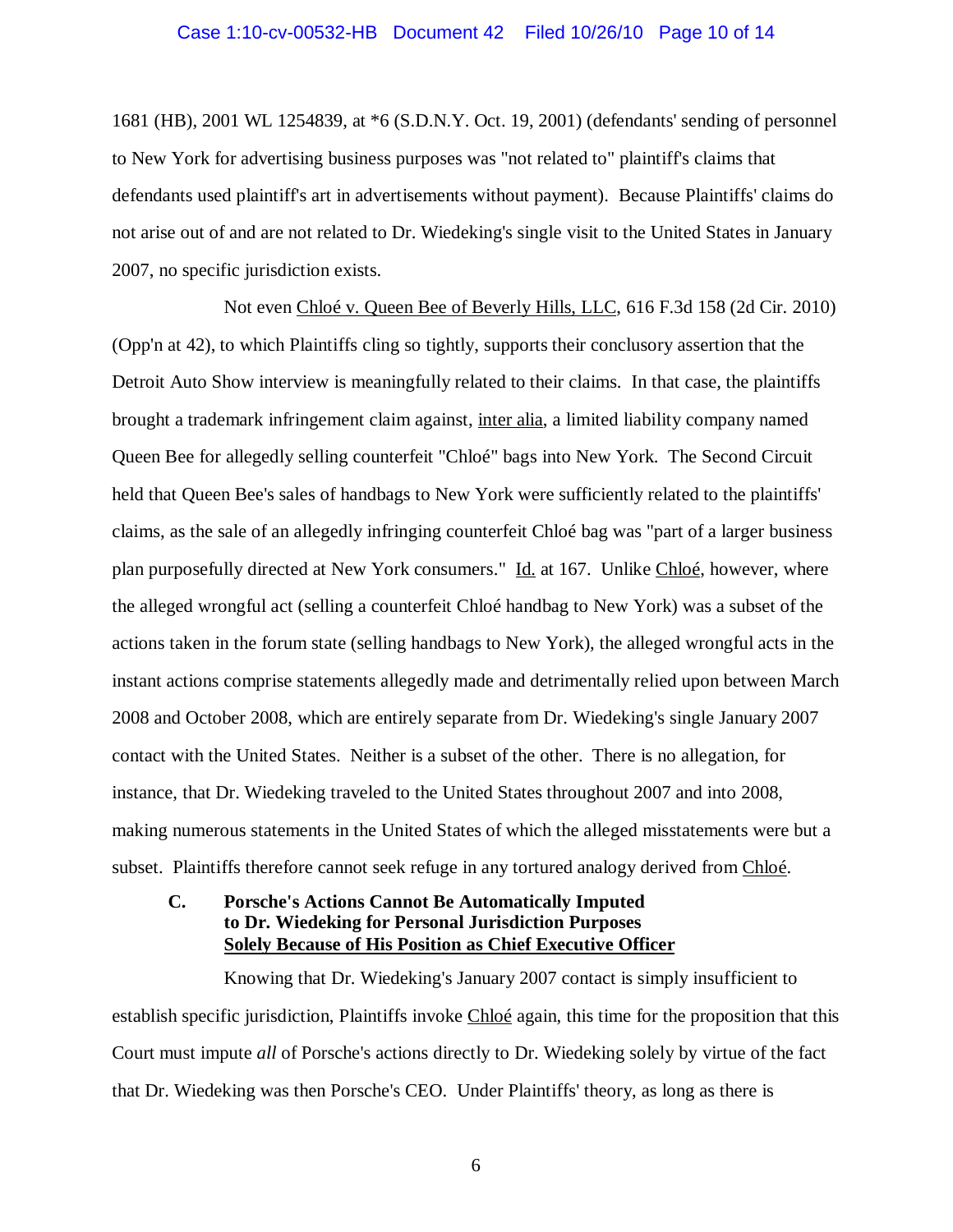#### Case 1:10-cv-00532-HB Document 42 Filed 10/26/10 Page 11 of 14

jurisdiction over a public corporation, there is automatic jurisdiction over its senior executive. That is simply not the law.

Unsurprisingly, Chloé stands for no such proposition, as that would run wholly afoul of the basic rule that "jurisdiction over an employee does not automatically follow from jurisdiction over the corporation which employs him . . . . Each defendant's contacts with the forum State must be assessed individually." Keeton v. Hustler Magazine, Inc., 465 U.S. 770, 781 n.13 (1984) (citation omitted); see also In re Rhodia S.A. Sec. Litig., 531 F. Supp. 2d 527, 542 (S.D.N.Y. 2007) ("Being a corporation's control person of itself does not . . . merit personal jurisdiction").

Rather, Chloé simply held that, under the facts of that case, the actions of the limited liability company at issue could be imputed to its principal, where: (i) the principal was alleged to be the "'conscious dominant and active force behind the wrongful acts of Queen Bee complained of,'" Chloé, 616 F.3d at 167 (citation omitted) (emphasis added); (ii) the company regularly transacted business in the forum; (iii) the company's business transactions in the forum state were actually related to the lawsuit at hand; and (iv) the principal was intimately involved in these business transactions into the forum state. See  $id$  at 165-67.<sup>7</sup> Chloé involved an essentially one-man operation whereby the principal and the company were virtually the same person, and the principal was deeply involved with the type of business transaction – the selling of handbags into New York – of which the allegedly infringing acts were a part. See id. at 168 (noting how principal directly profited from each sale of a handbag, had joint access to company's account, used company revenues to pay his Beverly Hills rent, decided what handbags to sell and personally decided whether each handbag should be shipped to particular clients); compare with Sedona Corp. v. Ladenburg Thalmann & Co., No. 03CIV3120 (LTS)(THK), 2006 WL 2034663, at \*8 (S.D.N.Y. July 19, 2006) (defendants' involvement consisted of nothing more than various control relationships). The Second Circuit's limited

<sup>7</sup> The Second Circuit further noted that the principal "neither raised the issue in his motion to dismiss nor appealed from that part of the district court's decision attributing Queen Bee's contacts to him." Id. at 169.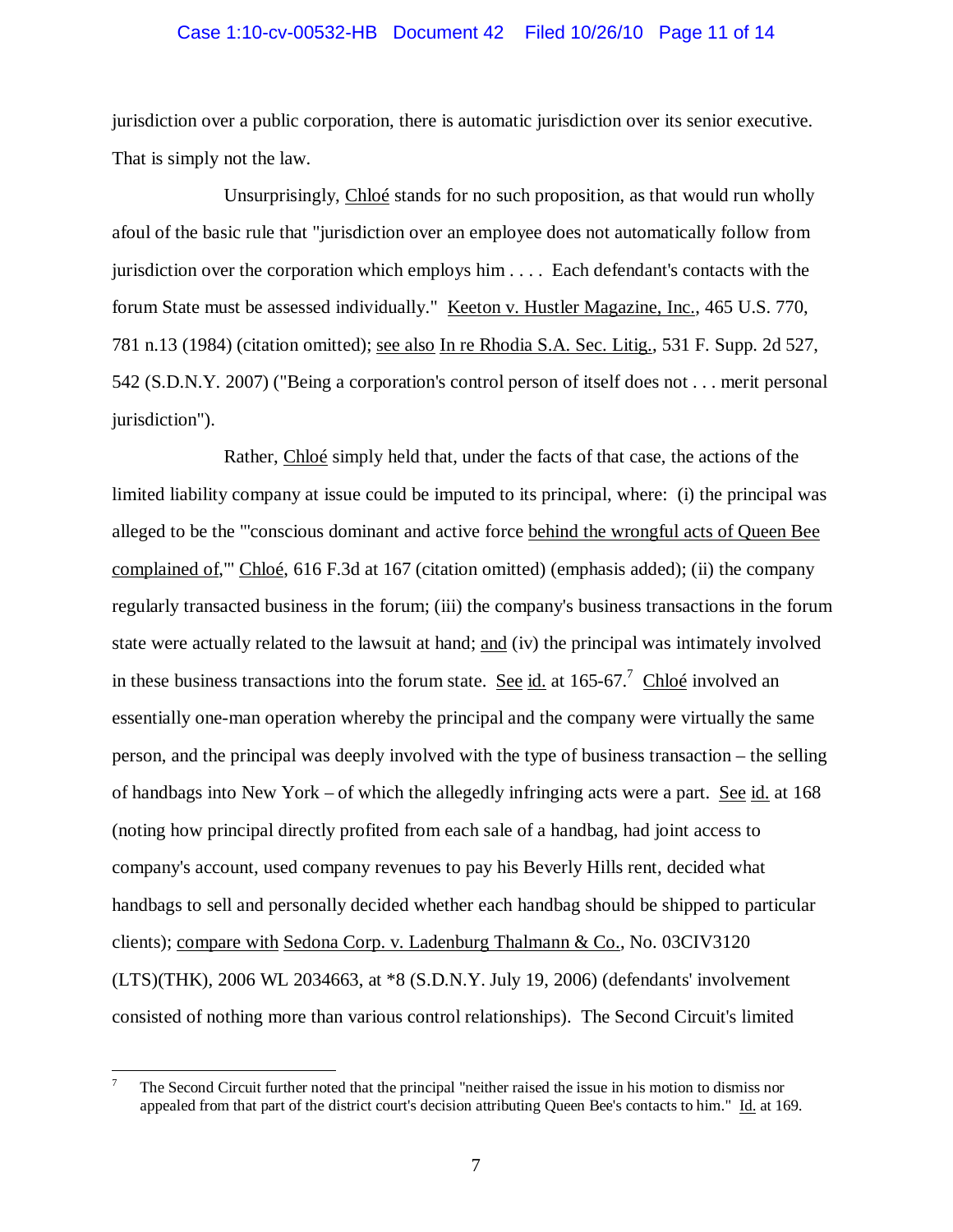# Case 1:10-cv-00532-HB Document 42 Filed 10/26/10 Page 12 of 14

imputation simply cannot be applied under the allegations here to the chief executive officer of a multi-billion dollar, multinational, public corporation.

# **D. The Exercise of Personal Jurisdiction Over Dr. Wiedeking Would Be Unreasonable**

Plaintiffs furthermore fail to carry their burden of demonstrating how exercising personal jurisdiction over Dr. Wiedeking would be reasonable. Plaintiffs seize principally on the assertion that Dr. Wiedeking did not argue that he would face any difficulty in flying to New York. To be sure, buying a plane ticket from Germany to New York may not be unduly onerous, but forcing Dr. Wiedeking to litigate in the United States including possibly participating in discovery and sitting through a lengthy trial in New York would be immensely onerous. Indeed, Plaintiffs' blithe argument about flying to the United States could be applied to any foreign citizen and eliminate the reasonableness analysis completely. The "reasonableness" inquiry, however, also examines where witnesses and evidence are likely to be located and competing public interests. See Metro. Life, 84 F.3d at 575.<sup>8</sup> Plaintiffs cannot dispute that the heart of their claims – alleged misstatements and market manipulation – concern conduct that happened entirely in Germany. Therefore, and for the reasons set forth in Porsche's papers, Germany is clearly a more convenient forum and, as the German government states, has a greater public interest in this litigation than the United States.

### **II. PLAINTIFFS FAIL TO RAISE A STRONG INFERENCE OF SCIENTER AS TO DR. WIEKDEING**

Notwithstanding Plaintiffs' repeated references to "Defendants" without differentiation (see, e.g., Opp'n at 25-28), Plaintiffs have confirmed that as to Dr. Wiedeking Plaintiffs are focused on two statements that he made in October 2 and October 5, 2008. (See Opp'n at 25 n.17 ("The October 2, 2008, statement is one of two relevant statements that

<sup>8</sup> Plaintiffs baldly attempt to set as low a bar as possible to satisfy their burden of demonstrating reasonableness by suggesting that exercise of personal jurisdiction in the United States is reasonable if any witnesses or evidence are in the United States or if the United States has any interest in the litigation. (Opp'n at 44 (falsely portraying Dr. Wiedeking's argument as asserting that "no witnesses or evidence related to this litigation is in the United States and that this country has no interest in the litigation" (emphasis added).) This, however, is not the law, which requires an overall comparison of convenience and public interests. See, e.g., Northrop Grumman Overseas Serv. Corp. v. Banco Wiese Sudameries, No. 03 Civ. 1681 (LAP), 2004 WL 2199547, at \*17 (S.D.N.Y. Sept. 29, 2004).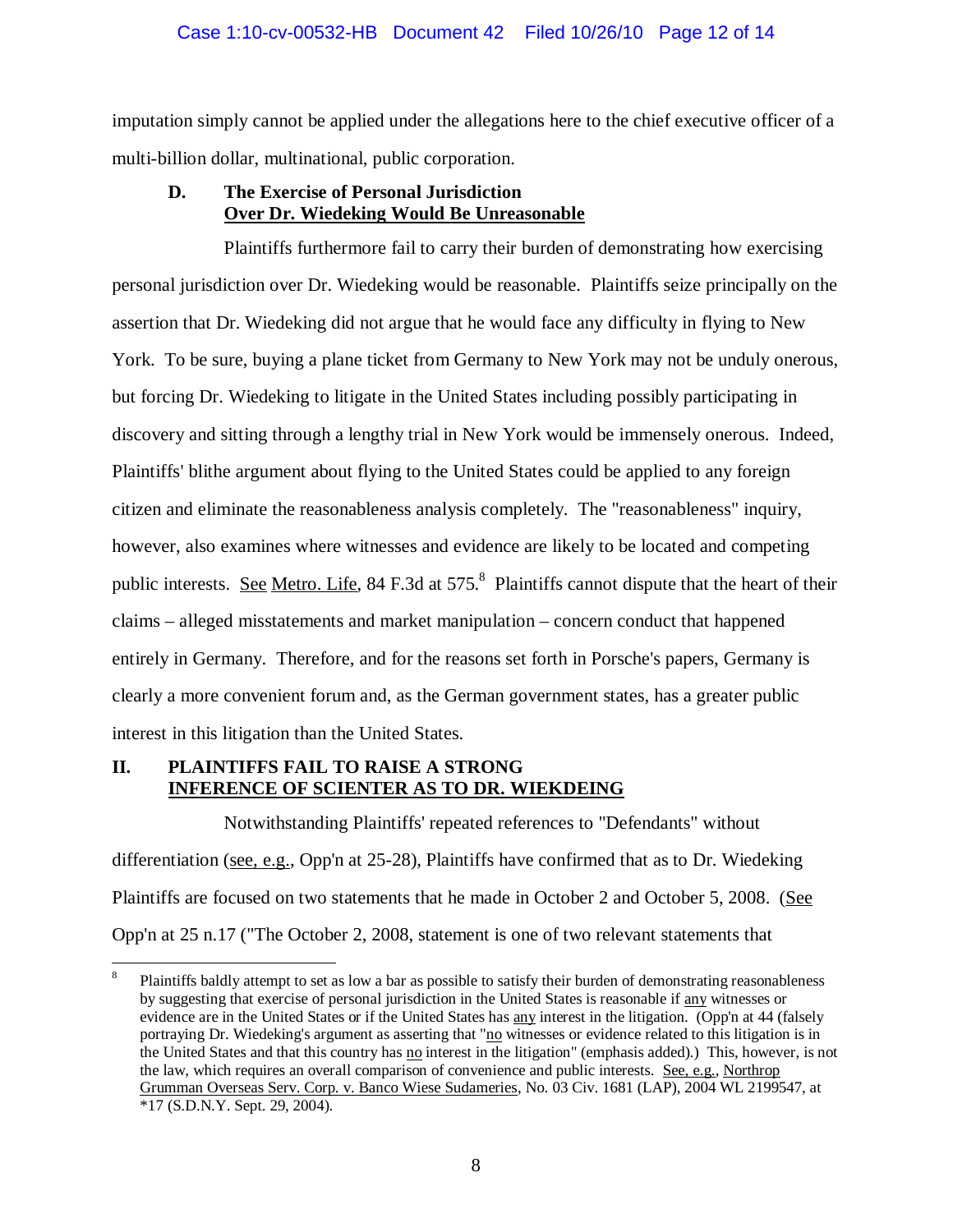#### Case 1:10-cv-00532-HB Document 42 Filed 10/26/10 Page 13 of 14

Defendant Wiedeking made.").) Focusing on these two statements, then, it is all the more apparent that the Complaints fail utterly to raise a strong inference of Dr. Wiedeking's scienter.

According to the Complaints, on October 2, 2008, Dr. Wiedeking allegedly stated that Porsche planned to increase its stake to more than 50% before the end of the year and that as to reaching 75% stated: "We do not want to rule out this possibility at the end of the day, some point in the future," but for now, domination was a "purely theoretical option." (TAC ¶ 127; AC ¶ 105.) On October 5, 2008, Wiedeking allegedly stated that 75% was "out of the question at present" (emphasis added) and that domination was a "long term possibility." (TAC ¶ 130; AC ¶ 110.) Plaintiffs' inference, however, cannot compete with the much more plausible competing inference that, as of early October 2008, Dr. Wiedeking did not know whether the obstacles to achieving 75% would be eradicated in the near term and, as a result, it remained only a "possibility" at that point in time. Indeed, so long as the VW Act remained intact, and so long as Prof. Piëch, a member of Porsche's Supervisory Board and chairman of VW's Supervisory Board, remained unsupportive of Porsche's domination of VW, domination would remain out of reach. (Porsche Mem. at 24.) Though Plaintiffs make much ado about the fact that these statements were made "only 21 days before Porsche's announcement" on October 26 (Opp'n at 25 n.17), Plaintiffs do not and cannot deny that circumstances fundamentally changed during these "21 days." On October 24, it was publicly announced that Prof. Piëch supported Porsche's takeover of VW. On October 25, it was reported that Germany would not resist the ECJ's ruling. Only after these significant events transpired did Porsche announce that they would seek to achieve 75% in 2009. Even then, 75% was never obtained but, instead, remained a "long term possibility" that, like many things that are deemed "possibilities," did not transpire.

Plaintiffs do not dispute the above, but instead assert conclusorily that "Porsche had already decided to achieve domination of VW Shares by October 2, 2008, and also had the ability to obtain sufficient shares to achieve domination." (Opp'n at 25 n.17.) However, for the reasons set forth in Porsche's papers, these assertions are insufficiently supported by particularized allegations. Therefore, Plaintiffs cannot overcome the stronger competing

9